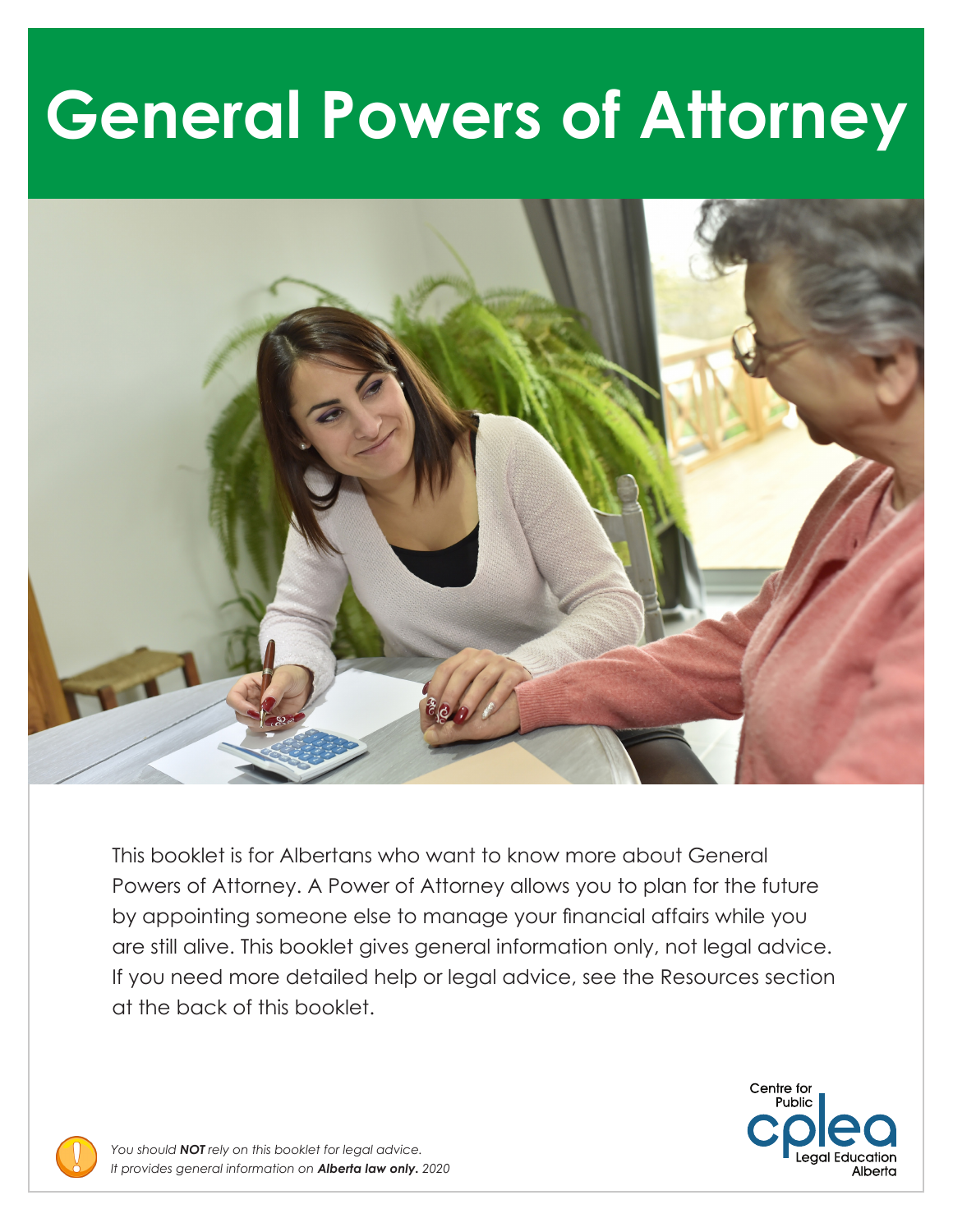### **DISCLAIMER**

**The contents of this booklet are provided as general information only. It is not legal advice.** If you have a legal problem, you should consult a lawyer.

The information contained in this booklet was correct at the time it was produced. Be aware that there may have been subsequent changes which make the information outdated at the time you are reading it. The Legal Resource Centre of Alberta Ltd. will not be responsible for any loss arising from reliance on or action taken (or not taken) as a result of this information.

### **ACKNOWLEDGEMENT**

We would like to thank the **Alberta Law Foundation** and the **Department of Justice Canada** for providing operational funding, which makes publications like this possible.

Photo Credit: ID 72930551 © Frizzantine | Dreamstime.com

#### **© 2020 Legal Resource Centre of Alberta Ltd., Edmonton, Alberta**  *Operating as:* **Centre for Public Legal Education Alberta Last Revised 2020**

The Legal Resource Centre of Alberta Ltd., operating as the Centre for Public Legal Education Alberta, is a non-profit organization whose mission is to help people understand the law as it affects their everyday lives. We develop plain language booklets, presentations, and other learning materials to help people recognize and respond to their legal rights and responsibilities. We have a variety of programs, and provide legal information and referrals on many legal topics. For more information, please visit <www.cplea.ca>.



#800, 10050 112 Street Edmonton, Alberta T5K 2J1

**Phone** 780.451.8764 **Fax** 780.451.2341 **Email** [info@cplea.ca](mailto:info@cplea.ca) **Web** <www.cplea.ca>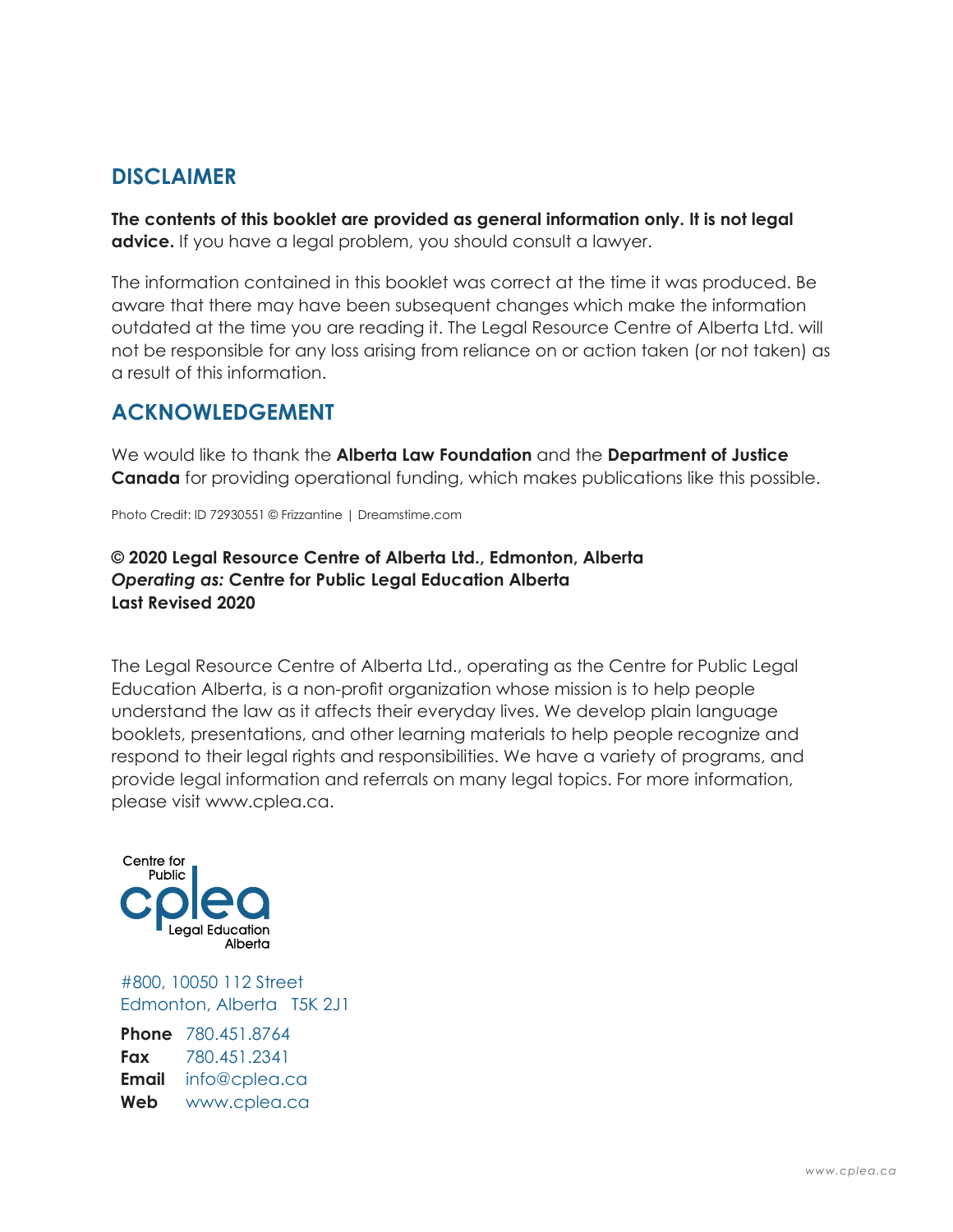# **Table of contents**

| <b>What is a General Power of Attorney</b>                                | 4       |
|---------------------------------------------------------------------------|---------|
| <b>General Power of Attorney vs.</b><br><b>Enduring Power of Attorney</b> | 5       |
| <b>Financial Decisions</b>                                                | 5       |
| When to Use a General Power of Attorney                                   | 6       |
| <b>Things to Think About Before</b><br><b>Making a Power of Attorney</b>  | 8       |
| <b>Making a Power of Attorney</b>                                         | 9       |
| <b>Appointing an Attorney</b>                                             | 9       |
| <b>Attorney Powers</b>                                                    | 10      |
| <b>Coming into Effect</b>                                                 | 11      |
| <b>Changing or Cancelling a</b><br><b>General Power of Attorney</b>       | 12      |
| Where to Keep your Power of Attorney                                      | $12 \,$ |
| <b>Reviewing A General Power of Attorney</b>                              | $12 \,$ |
| <b>Glossary</b>                                                           | 14      |
| <b>Resources</b>                                                          | 16      |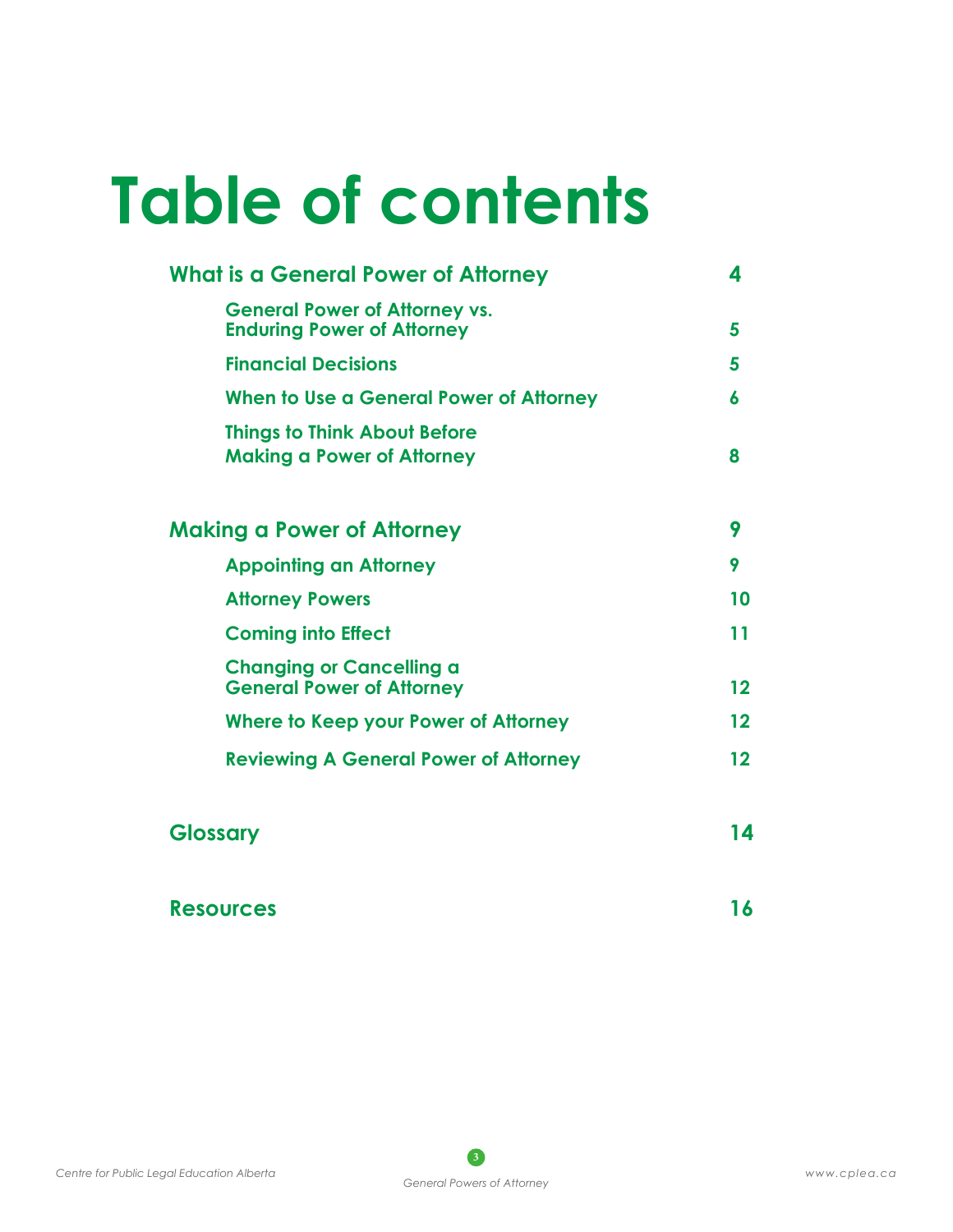# **What is a General Power of Attorney?**

A General Power of Attorney is a written, signed, dated and witnessed legal document. It gives someone else the right to act on your behalf with respect to your financial affairs while you are still alive.

In this booklet, the terms "General Power of Attorney" and "Power of Attorney" mean the same thing.

#### A **Personal Directive**

is a written, signed, dated and witnessed document that appoints someone else (your Agent) to look after your personal matters (non-financial only).

For more information on Personal Directives, see CPLEA's booklet called '**Making a Personal Directive**'.

A Power of Attorney does **not** give someone authority to make decisions about your health care or personal decisions – for that you need a separate document called a **Personal Directive**.

When you make a Power of Attorney, you are the "**Donor**" and you give your authority to another person (your "**Attorney**") to deal with your financial affairs. Your Power of Attorney only applies while you are alive.

More than one Power of Attorney can be valid at the same time. For example, you might have different documents for different purposes. It can become confusing if more than one Power of Attorney provides the same powers to different people. As well, if your Powers of Attorney contradict each other on certain things, then the direction in the newest Power of Attorney is valid and the direction in the older Power of Attorney is not.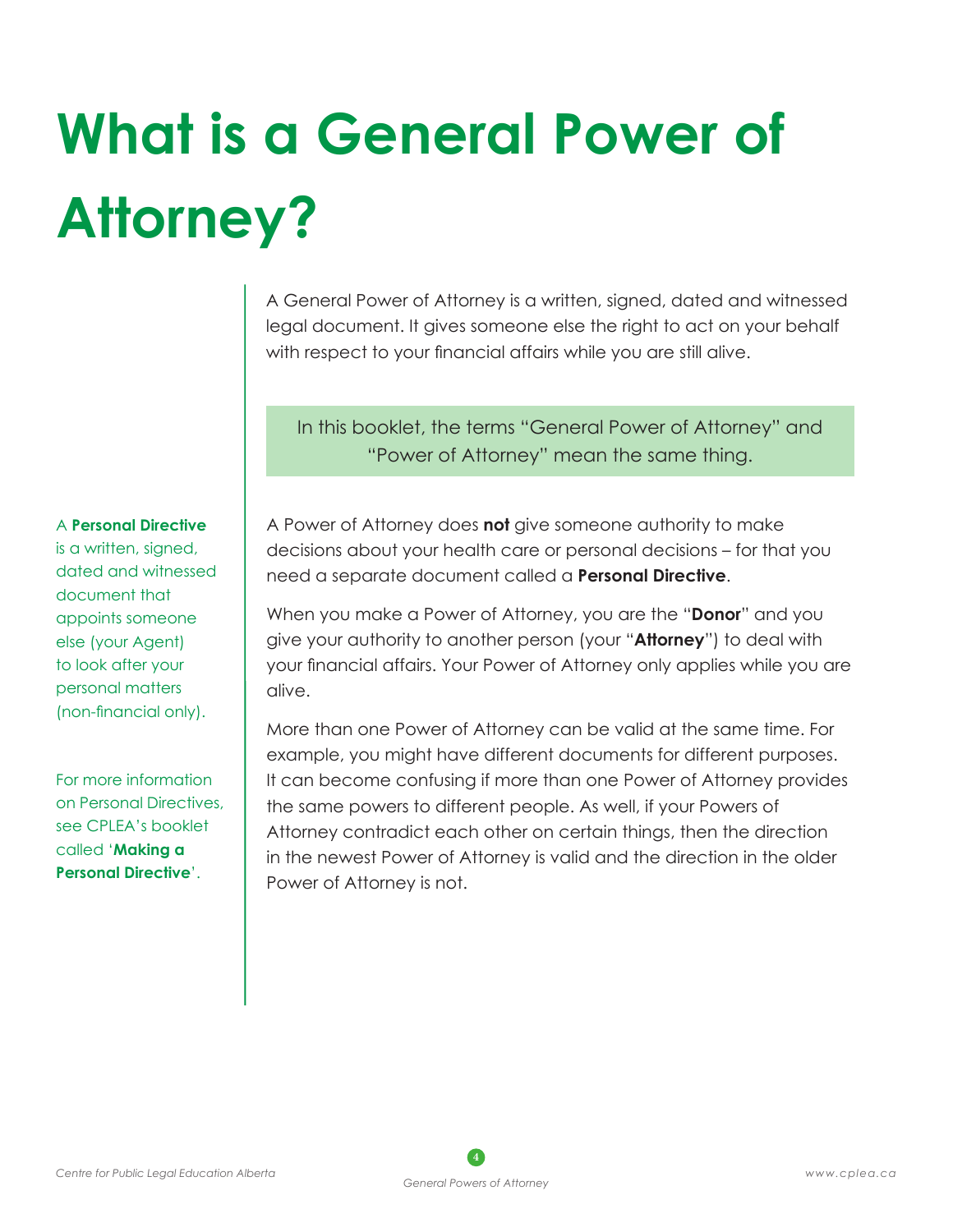## **General Power of Attorney vs. Enduring Power of Attorney**

The main difference between the two documents is:

- • A General Power of Attorney is only valid when you have **mental capacity**. If you lose the mental capacity to make financial decisions for yourself, then a General Power of Attorney is no longer valid and your Attorney will no longer be able to act on your behalf.
- An **Enduring Power of Attorney** is a type of Power of Attorney. It states that it continues to be valid after you lose mental capacity. An Enduring Power of Attorney can come into effect on a certain date or event (such as when you lose mental capacity).

**Mental capacity** means the ability to understand information that is relevant to making a decision and the ability to appreciate the reasonably foreseeable consequences of the decision.

## **Financial Decisions**

Financial decisions are decisions about financial matters. A **financial matter** is any matter relating to buying, selling, managing or protecting property. Essentially, a financial matter refers to anything you can own (including money). Financial decisions include paying bills, filing taxes, investing money or selling a home (if the EPA gives the Attorney that power).

An **Enduring Power of Attorney** is a type of Power of Attorney that continues on even if you lose mental capacity.

For more information about Enduring Powers of Attorney, see CPLEA's booklet called '**Making an Enduring Power of Attorney**'.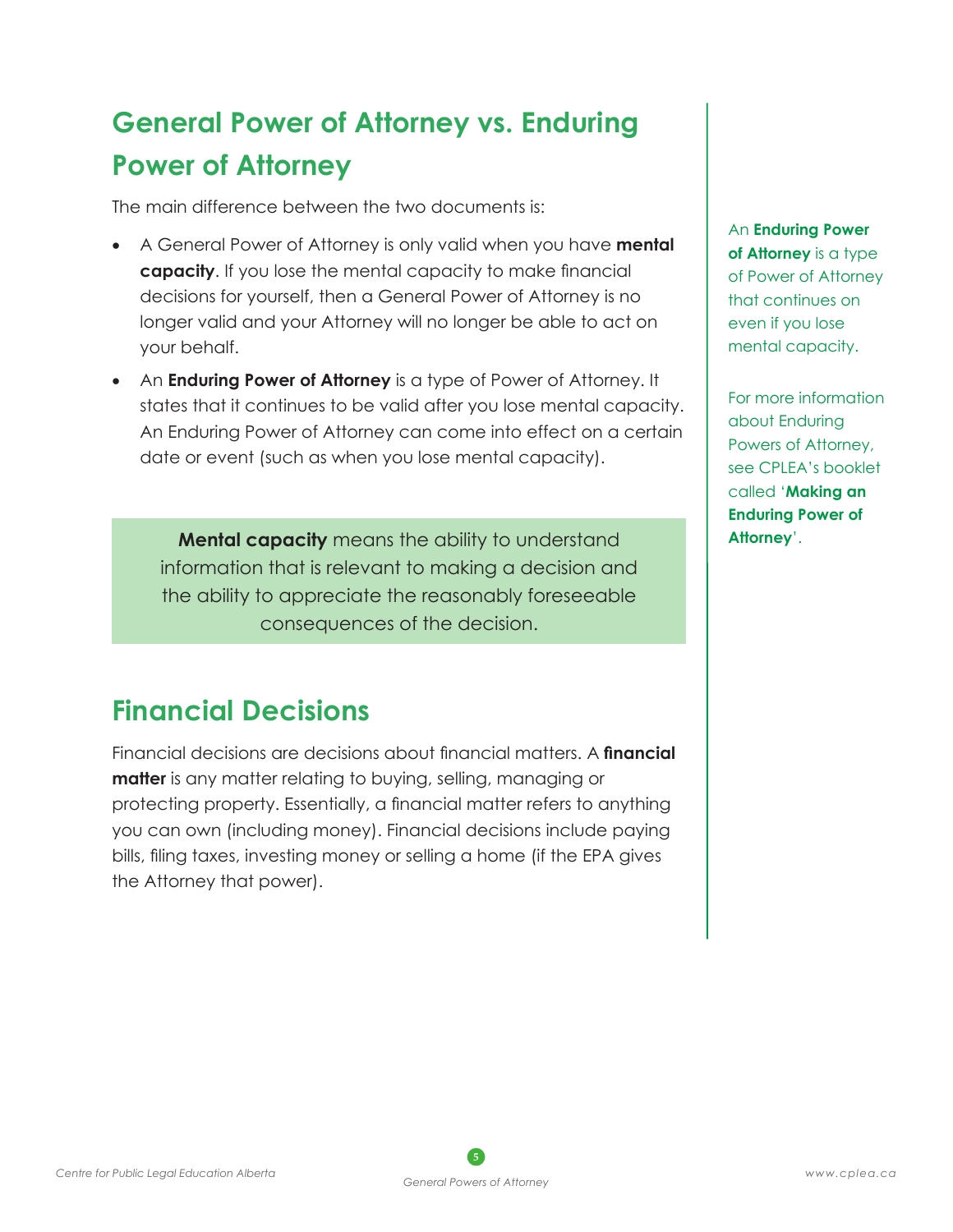An **estate** is all of the property you own at your death. Property that you own as joint tenants with other people or that you have designated a beneficiary for do not form part of your estate.

A **Will** is a legal statement of how a person wants their property to be dealt with after their death.

## **When to Use a General Power of Attorney**

You might need a General Power of Attorney for many reasons:

- When you temporarily need help with your financial affairs, such as if you are injured or recovering from an illness. Remember, a Power of Attorney is only valid while you have mental capacity. It becomes invalid when you lose mental capacity.
- If you are travelling out of the country and want someone to manage your finances while you are away.
- If you are buying or selling property in another province or country and cannot sign the legal documents in person, then you can appoint an Attorney to act on your behalf for that transaction only.

A Power of Attorney can be for a specific purpose or for general purposes. It can be for a specific transaction or for a longer period of time. If you want your Attorney to be able to buy or sell real estate, you need to give your Attorney this specific power in your Power of Attorney.

You can still make financial decisions for yourself even if you have a Power of Attorney as long as you have mental capacity. You can:

- make decisions by yourself and have your Attorney carry out your instructions (such as signing documents or depositing money);
- • consult and decide things together with your Attorney; or
- have your Attorney take over all responsibility for your financial affairs.

Your level of involvement, and your Attorney's level of responsibility, is up to you.

### **Financial Institutions and Powers of Attorney Forms**

Banks, credit unions, trust companies and other financial institutions usually have their own Power of Attorney forms that they like their customers to use for assets held by the institution.

If you already have your own General Power of Attorney that gives your Attorney authority over all your financial assets, you might not need to sign the bank's form. The institution should accept a General Power of Attorney that meets the legal requirements described in this booklet.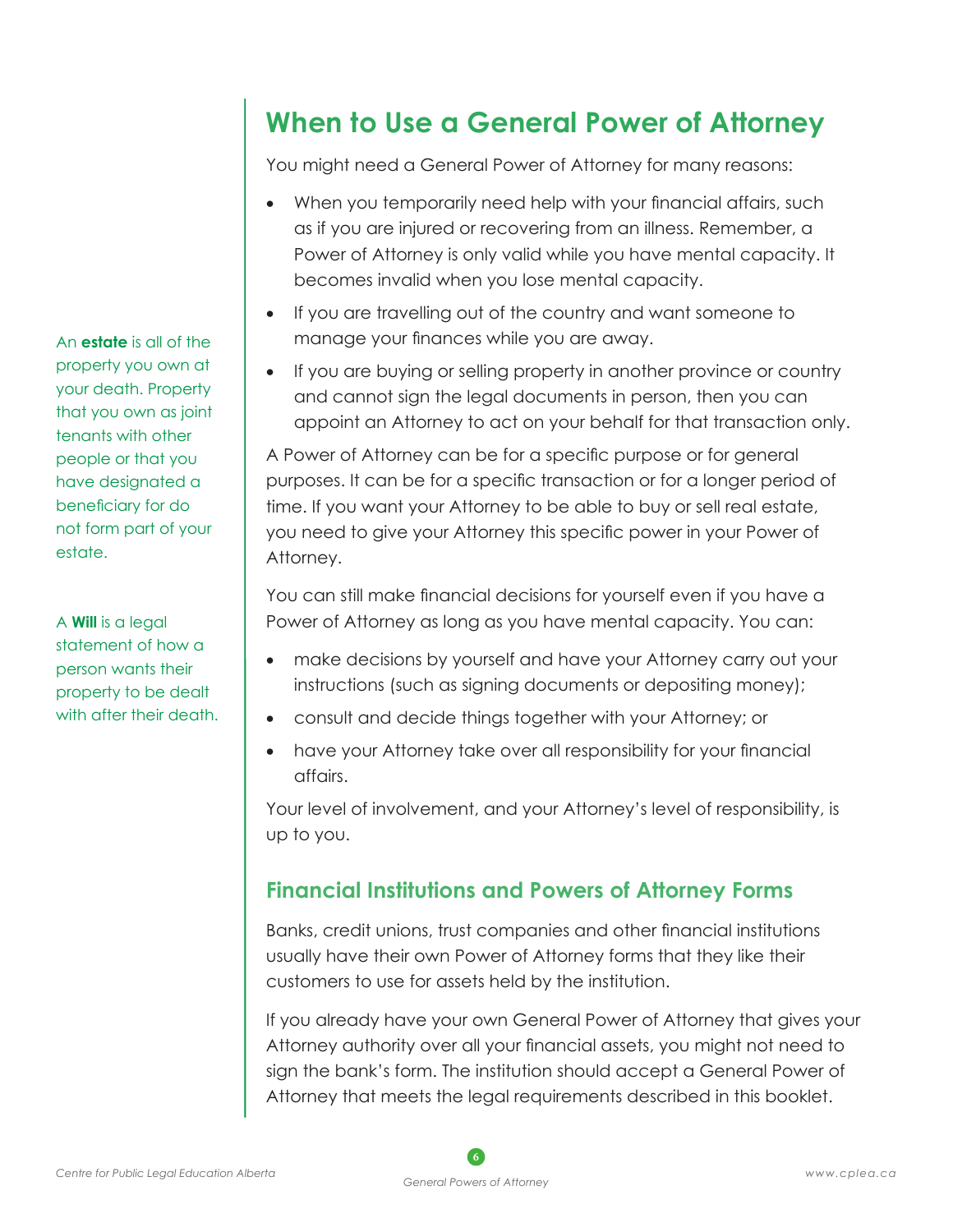The bank's form is only valid for assets held at that bank. Before you sign the bank's form, note the following:

- it might be a good idea to review it with your lawyer or another trusted advisor;
- if you already have a General Power of Attorney, the bank's form might take priority over the General Power of Attorney if the two documents conflict.

### **Joint Accounts vs. Power of Attorney**

Some people set up joint accounts with another person rather than appointing that person as their Attorney.

A joint account is an account where two or more people have ownership rights over the account. Each owner can deposit or withdraw money from the account. As a joint account holder, you share equal access to and responsibility for all the transactions that go through the account, unless your banking agreement says something different. You should have absolute trust in the person that you name as a joint account holder.

Joint accounts include the right of survivorship (except in Quebec). This means that if one account holder dies, the other account holders become the owners. The money in a joint bank account is not part of your **estate** because it automatically goes to the other account holders.

| <b>Advantages</b> |                                                                                                              | <b>Disadvantages</b> |                                                                                                                                               |  |
|-------------------|--------------------------------------------------------------------------------------------------------------|----------------------|-----------------------------------------------------------------------------------------------------------------------------------------------|--|
|                   | can be useful and convenient<br>bank can set up without you having to<br>get legal advice or make a Power of |                      | other owners can use funds you<br>deposit in the account (unless your<br>banking agreement sets limits)                                       |  |
|                   | Attorney<br>other account holders automatically<br>become the owners of the account<br>when you die          |                      | other owners can only deal with the<br>money in your account (unlike an<br>Attorney, who can deal with any of<br>your assets)                 |  |
|                   | account does not form part of your<br>estate and so probate fees might be<br>less when you die               |                      | you cannot leave the money to<br>someone in your <b>Will</b> (it automatically<br>goes to the other account holders)                          |  |
|                   |                                                                                                              |                      | can cause disputes with family<br>members                                                                                                     |  |
|                   |                                                                                                              |                      | if one of the account holders has<br>financial problems or declares<br>bankruptcy, their creditors could<br>make a claim on the joint account |  |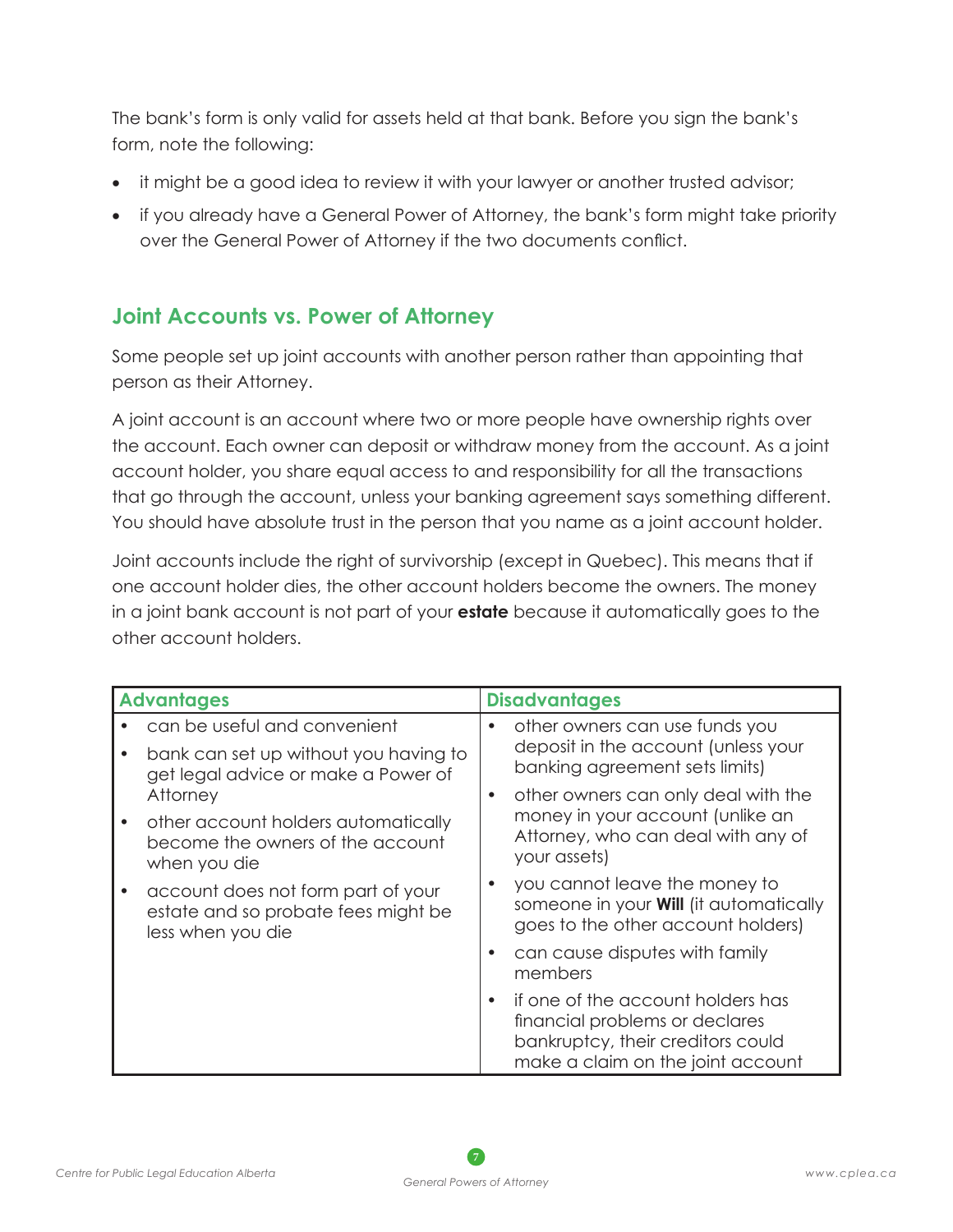## **Things to Think About Before Making a Power of Attorney**

- What kind of Power of Attorney do you need? Will a General Power of Attorney suit your needs or do you need an Enduring Power of Attorney?
- What kind of powers should your Attorney have? Should they have broad powers to deal with all of your financial matters? Or do they just need to deal with one financial issue?
- Could you achieve the same result by opening a joint account with the person you would appoint as your Attorney? Or do you need your Attorney to deal with more than money in your bank account?
- When should your Power of Attorney come into effect (start)? When should it end? What will happen if you lose mental capacity?
- Whom should you name as your Attorney? Do you trust this person? Do they have the skills and experience necessary to deal with your financial matters?
- Who should prepare your Power of Attorney?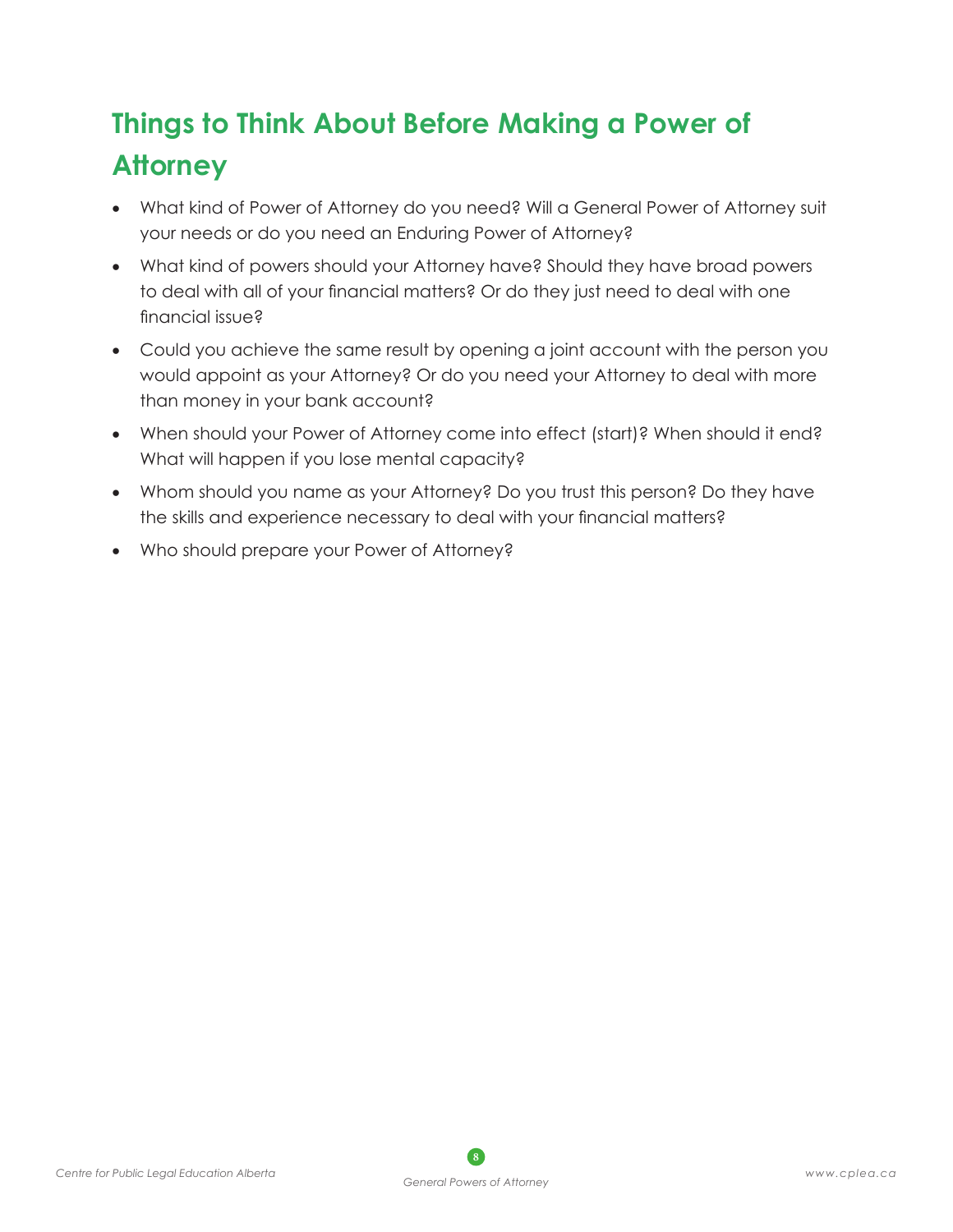# **Making a Power of Attorney**

A Power of Attorney must be in writing and must be dated and signed by both you (the Donor) and a witness, in the presence of each other. You must be 18 years of age or older. You must, at the time of signing, understand the nature and effect of the document.

The Attorney appointed under a General Power of Attorney cannot be a witness to the document.

You can make your own Power of Attorney, or you can get a lawyer to help you.

## **Appointing an Attorney**

The term "Attorney" refers to the person you chose to act on your behalf with regard to your financial affairs. Your Attorney can be:

- a person (such as a **spouse, adult interdependent partner,** child, other family member or close friend, or legal or financial professional); or
- • a financial institution, such as a trust company.

Any person appointed to be an Attorney:

- must be 18 years or older and mentally competent;
- must act in your best interests;
- should be trustworthy and reliable;
- should be aware of your wishes and general intent;
- should have the time, confidence and ability to act on your behalf;
- should be willing to do the job.

It is convenient, but not mandatory, for your Attorney to be in the same city or province as you.

An **adult interdependent partner** is a person with whom you are in an adult interdependent relationship.

#### An **adult interdependent**

**relationship** is a term unique to Alberta for relationships outside of marriage and governed by Alberta's *Adult Interdependent Relationships Act*.

A **spouse** is a person to whom one is legally married.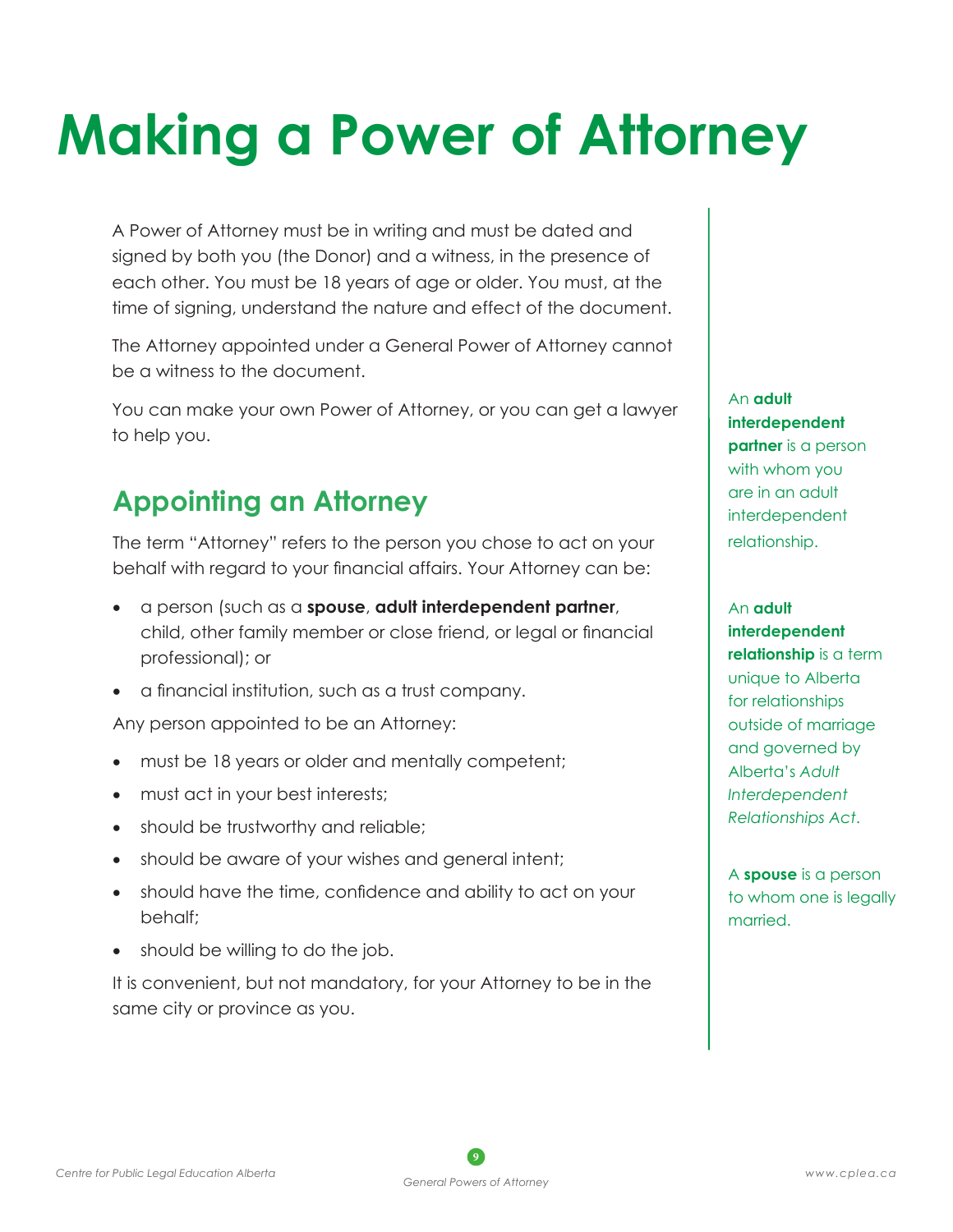You do not have to pay your Attorney. It might be a good idea to talk to your Attorney about their expectations for payment. If you choose a trust company, or a legal or financial professional, to act as your Attorney, you will likely have to pay for their services. Make sure you understand what their fees will be. You should include any payment terms in your Power of Attorney.

You can name one or more Attorneys to act at the same time (**Co-Attorneys**). You can require that your Co-Attorneys act together ("jointly") or you can have them act separately as well as together ("severally and jointly"). If they can act severally and jointly, then either of your Attorneys will be able to act alone on your behalf. If one is away or sick, for example, the other would still be able to sign cheques or give instructions on your behalf. If you do not indicate that they can act severally, they will have to do everything together. Be aware that naming Co-Attorneys may make things more complicated if decisions need to be made quickly.

If you name Co-Attorneys, you should include some way for them to resolve disputes if they arise.

You should also name at least one **Alternate Attorney** who can act if your Attorney dies, becomes mentally incapacitated or otherwise cannot act for you. If you name several alternatives, you should be clear in what order they should act.

## **Attorney Powers**

You can choose what powers your Attorney will have. You can give your Attorney broad or narrow powers. If you choose, your Attorney can do anything on your behalf that you can do, with a few exceptions.

Your Attorney cannot:

- make a Will for you or change your existing Will;
- appoint someone else to be your Attorney;
- change a **beneficiary** on a life insurance policy;
- make a Personal Directive for you.

The **beneficiary,**  of an **estate**, is a person (individual or organization) who inherits all or part of a deceased person's

estate.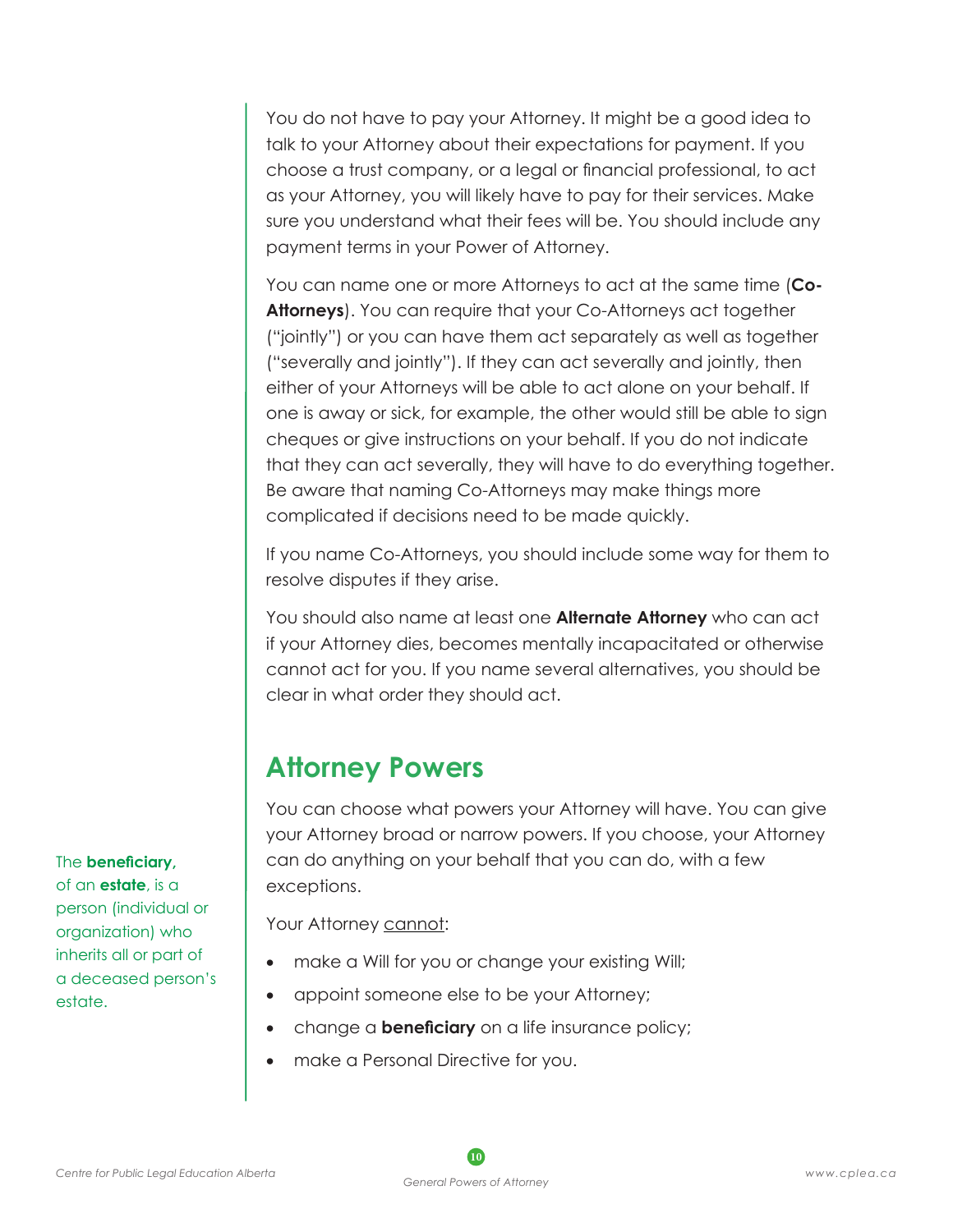If you would like your Attorney to buy or sell real estate on your behalf, you must specifically say so in the Power of Attorney. Your Attorney will need to file an original copy of the Power of Attorney with Alberta's Land Titles Office to carry out your instructions.

#### **EXAMPLES**

You might only need an Attorney to watch over a rental property you own for a short period of time – to make sure taxes are paid and to deposit rent cheques.

You might need your Attorney to deal with all of your financial matters (pay your bills, complete your income tax returns, etc.) for an indefinite period of time while you recover from a serious surgery.

## **Coming into Effect**

Your Power of Attorney must say how it comes into effect. You can choose if it comes into effect:

- on the day it is signed;
- on a date stated in the Power of Attorney;
- when a certain event occurs.

Your Power of Attorney can continue on indefinitely. It can also say if it comes to an end on a certain date stated in the Power of Attorney or when a certain event occurs.

> **If you are First Nations and ordinarily live on-reserve, the law may be different.**

**The** *Indian Act* **applies to you.** For more information, contact:

#### **Bearpaw Education**

780.428.0187 or [www.bearpaweducation.ca](http://www.bearpaweducation.ca) OR

#### **Indigenous and Northern Affairs Canada**

<https://www.aadnc-aandc.gc.ca/eng/>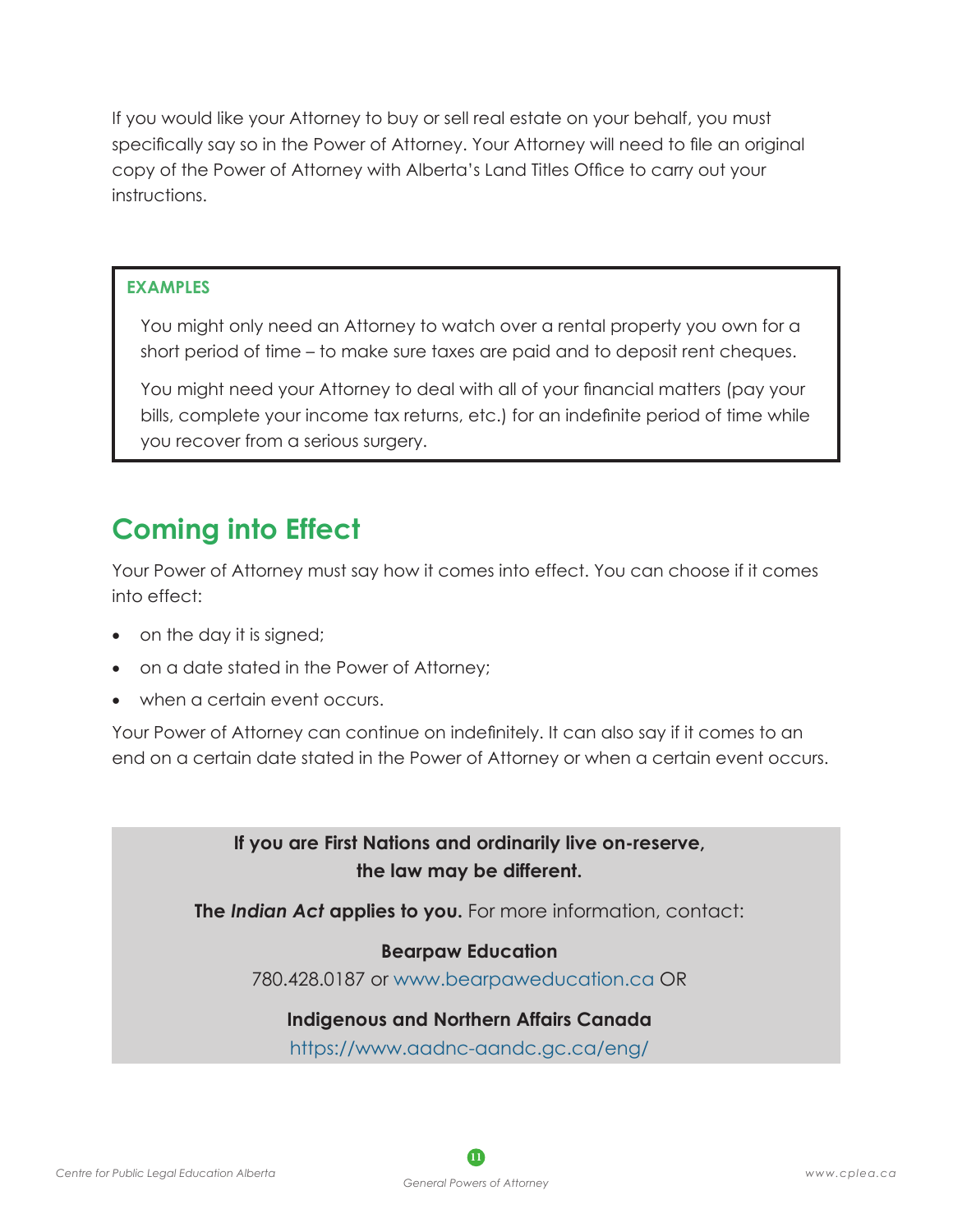## **Changing or Cancelling a General Power of Attorney**

You can change or revoke (cancel) your General Power of Attorney at any time as long as you have mental capacity. If you make any changes, let your Attorney know. Any changes or revocations must be in writing.

Your Power of Attorney automatically comes to an end if:

- you lose mental capacity;
- you die;
- you revoke (cancel) it;
- a court determines that the Power of Attorney no longer has effect;
- • a court grants a **trusteeship order** in respect of you;
- your Attorney dies or quits or a trusteeship order is granted over that person and there is no Alternate Attorney to take over.

## **Where to Keep your Power of Attorney**

Once your General Power of Attorney is completed and signed, you can do one or more of the following with it:

- 1. You can put your original Power of Attorney in a safe place that your Attorney knows about and can access quickly if needed.
- 2. You can execute multiple originals of your Power of Attorney so that you can keep one original and give originals to your Attorney and Alternate Attorneys.
- 3. You can leave the original with a trusted person, such as a lawyer, with specific instructions about when to release it. If you do this remember that it may be years before your Power of Attorney is needed, and the person you left it with may have moved or died in the meantime.
- 4. You can let your family members, accountant or other trusted advisors know that you have a Power of Attorney. You may also leave a copy with them. You should make a list of the people you give a copy to so that you can let them know of any future changes as well.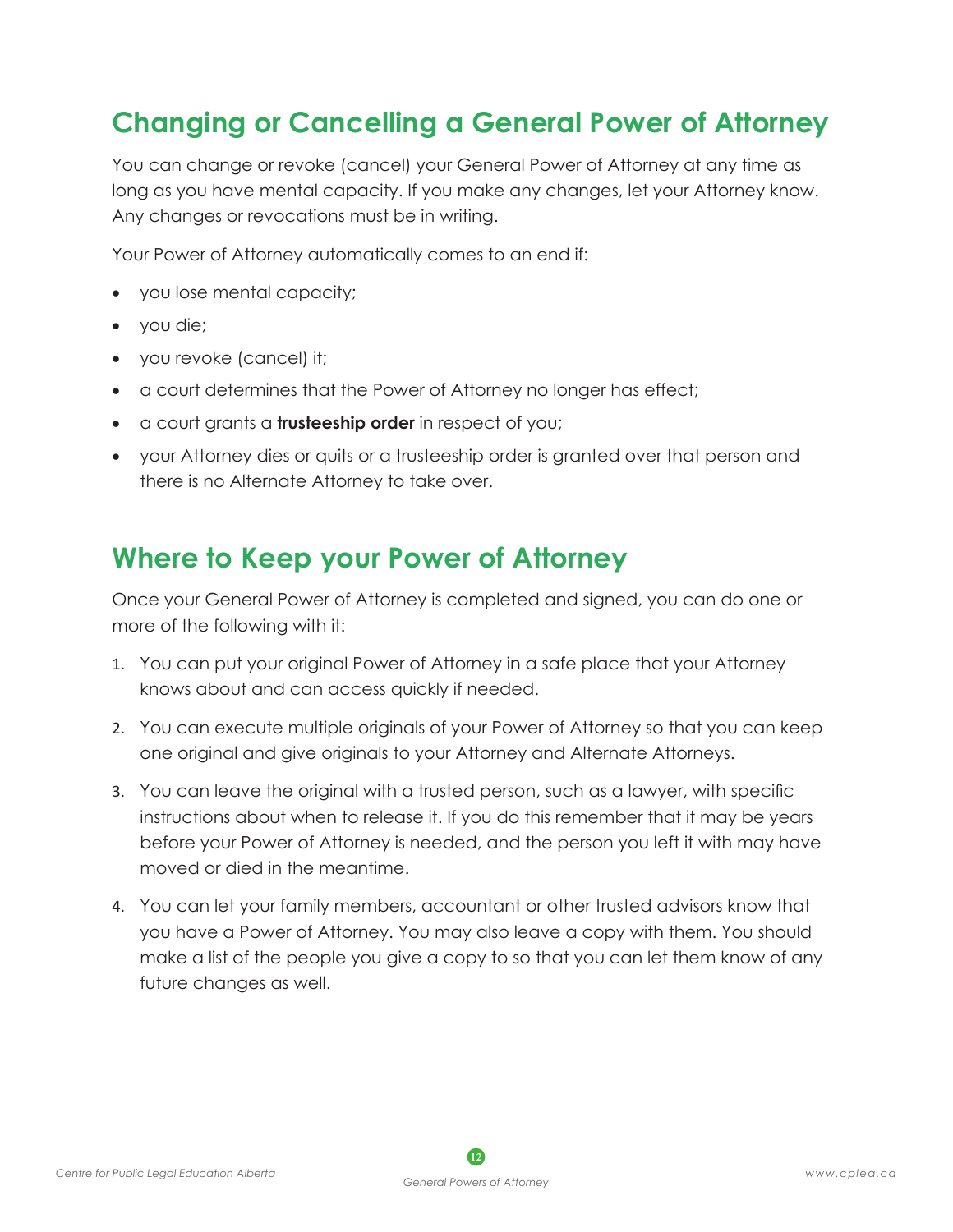## **Reviewing a General Power of Attorney**

Review your Power of Attorney:

- at least once a year;
- whenever there are important changes in your relationships with others;
- if any of your family members, or others close to you, get divorced, married or die;
- if your Attorney dies or says that they are no longer able or willing to act for you;
- if there are any significant changes in your health; or
- if you move to a new province or country. You should consult with a lawyer in that place to make sure your General Power of Attorney is valid there.

After you review your Power of Attorney, you can decide if it needs an update.

In most situations, a photocopy of your Power of Attorney will not be enough. The people or companies you are dealing with will require either an original or a **notarized copy**.

A **notarized copy** is a document certified by a notary as a true copy of the original.

In Alberta, a notary is a person given powers by the *Notaries and Commissioners Act* to certify documents.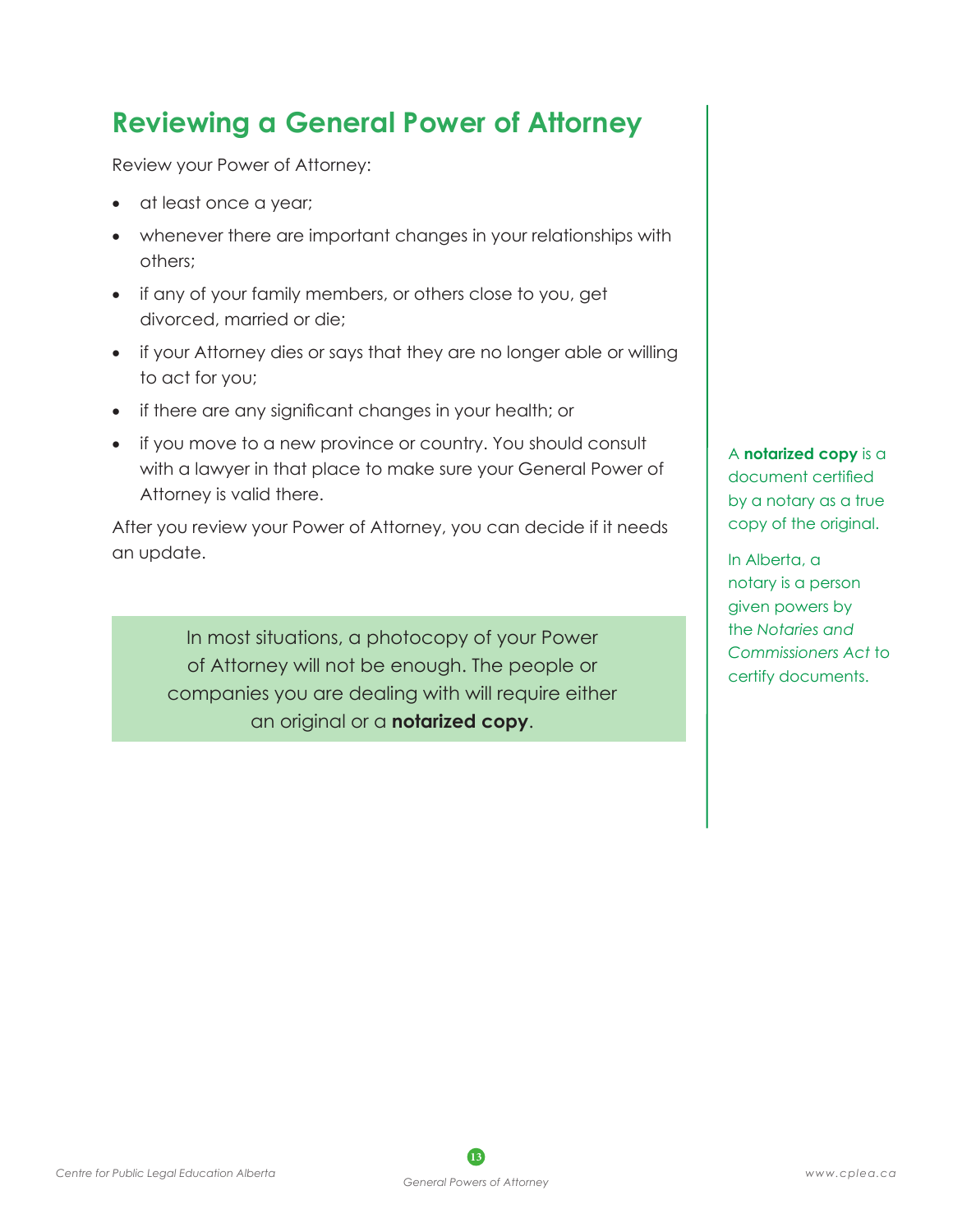# **Glossary**

#### **adult interdependent partner**

A person with whom you are in an adult interdependent relationship.

#### **adult interdependent relationship**

A term unique to Alberta for relationships outside of marriage and governed by Alberta's *Adult Interdependent Relationships Act*.

It is a "relationship of interdependence" between two people who:

- have lived together for three years or more; or
- live together and have a child together, by birth or adoption; or
- have signed an adult interdependent partner agreement.
- A "relationship of interdependence" exists where two people:
- share one another's lives; and
- are emotionally committed to one another; and
- function as an economic and domestic unit.

#### **Agent**

A person named in a Personal Directive to make personal decisions on behalf of the Maker.

#### **Alternate Attorney**

A person named in a Power of Attorney to act if another Attorney cannot act.

#### **Attorney**

A person who is named to act on behalf of the Donor in a Power of Attorney or an Enduring Power of Attorney.

#### **beneficiary**

Of an **estate**, a person (individual or organization) who inherits all or part of a deceased person's estate.

Of a **trust**, a person (individual or organization) who receives a benefit from a trust.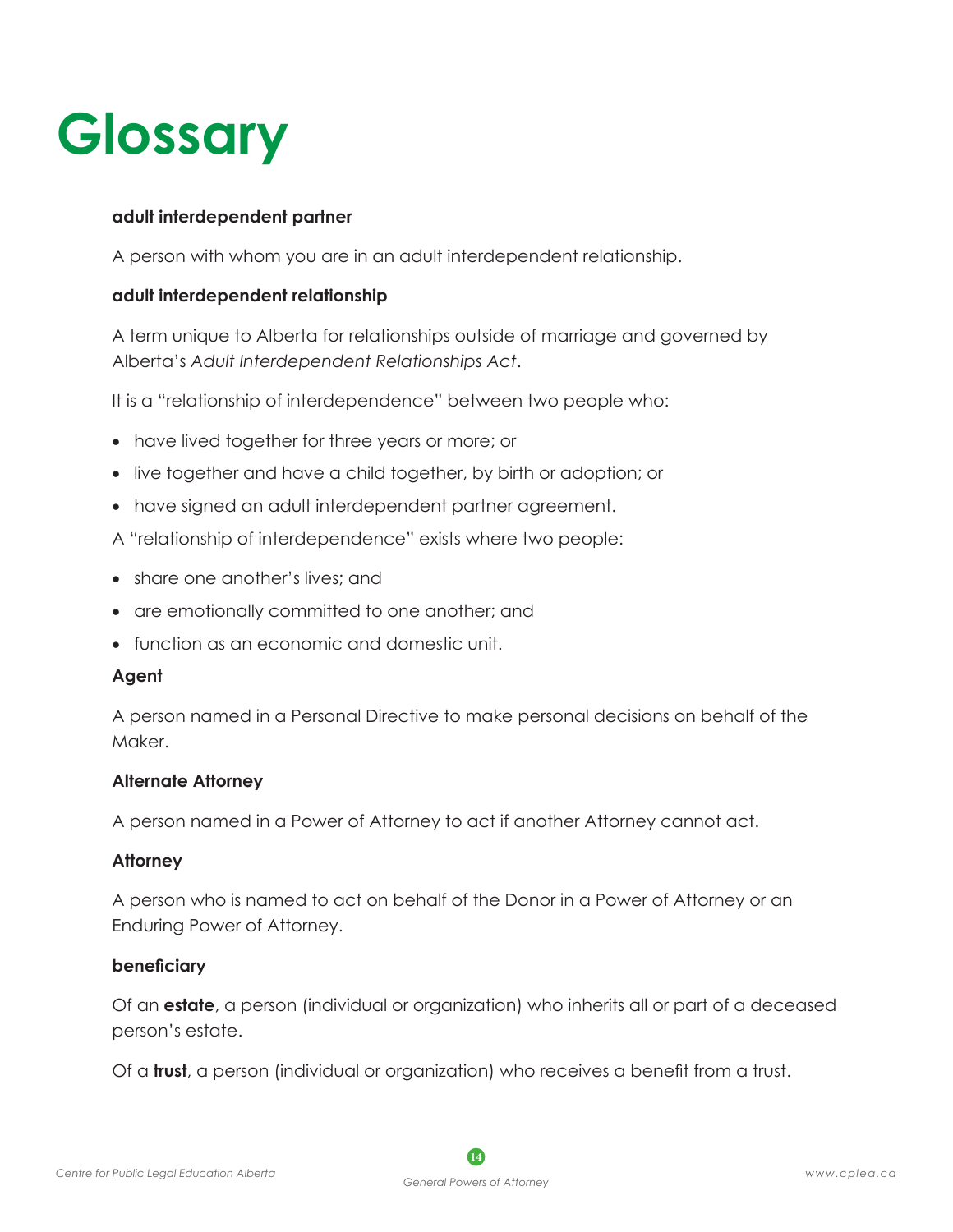#### **Co-Attorney**

An Attorney who has powers at the same time as another Attorney. The powers may be over the same financial decisions or over different financial decisions. Co-Attorneys can have 'joint' powers (they must decide things together) or 'joint and several' powers (either Attorney can decide).

#### **Donor**

A person who makes a Power of Attorney or an Enduring Power of Attorney.

#### **Enduring Power Of Attorney**

A type of Power of Attorney that continues on even if you lose mental capacity.

#### **estate**

All of the property you own at your death. Property that you own as joint tenants with other people or that you have designated a beneficiary for do not form part of your estate.

#### **mental capacity**

The ability to understand information that is relevant to making a decision and the ability to appreciate the reasonably foreseeable consequences of the decision.

#### **Personal Directive**

A written, signed, dated and witnessed document that appoints someone else (your Agent) to look after your personal matters (non-financial only).

#### **Power of Attorney**

A written, signed, dated and witnessed document that gives someone else (your Attorney) the right to act on your behalf with respect to your financial affairs while you are still alive. A Power of Attorney can be for a specific act, a definite period of time, or general in nature.

#### **spouse**

A person to whom one is legally married.

**Will**

A legal statement of how a person wants their property to be dealt with after their death.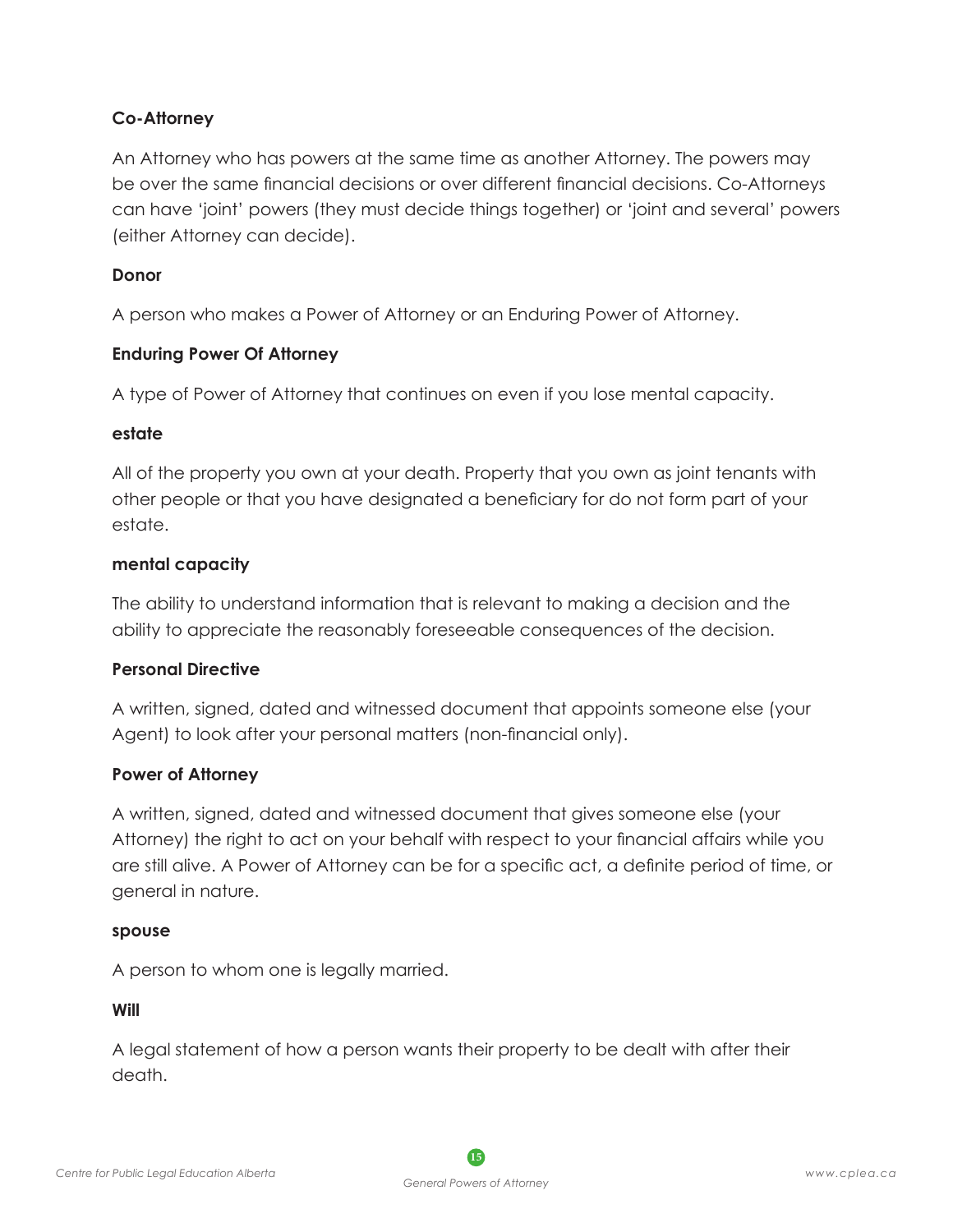# **Resources**

### **Legislation**

#### **Alberta Queen's Printer**

For free electronic and print copies of Acts or Regulations.

[www.qp.alberta.ca](http://www.qp.alberta.ca)

### **Government & Court Services**

#### **Government of Alberta**

[www.alberta.ca](http://www.alberta.ca)

#### **Alberta Courts**

[www.albertacourts.ca](http://www.albertacourts.ca)

#### **Resolution and Court Administration Services (RCAS)**

Resolution and court support services across Alberta.

1.855.738.4747

<https://www.alberta.ca/rcas.aspx>

#### **Office of the Public Guardian and Trustee**

Services and support for vulnerable Albertans and their families.

Toll-free: 310.0000 then 780.422.1868

[www.alberta.ca/office-public-guardian](http://www.alberta.ca/office-public-guardian-trustee.aspx)[trustee.aspx](http://www.alberta.ca/office-public-guardian-trustee.aspx)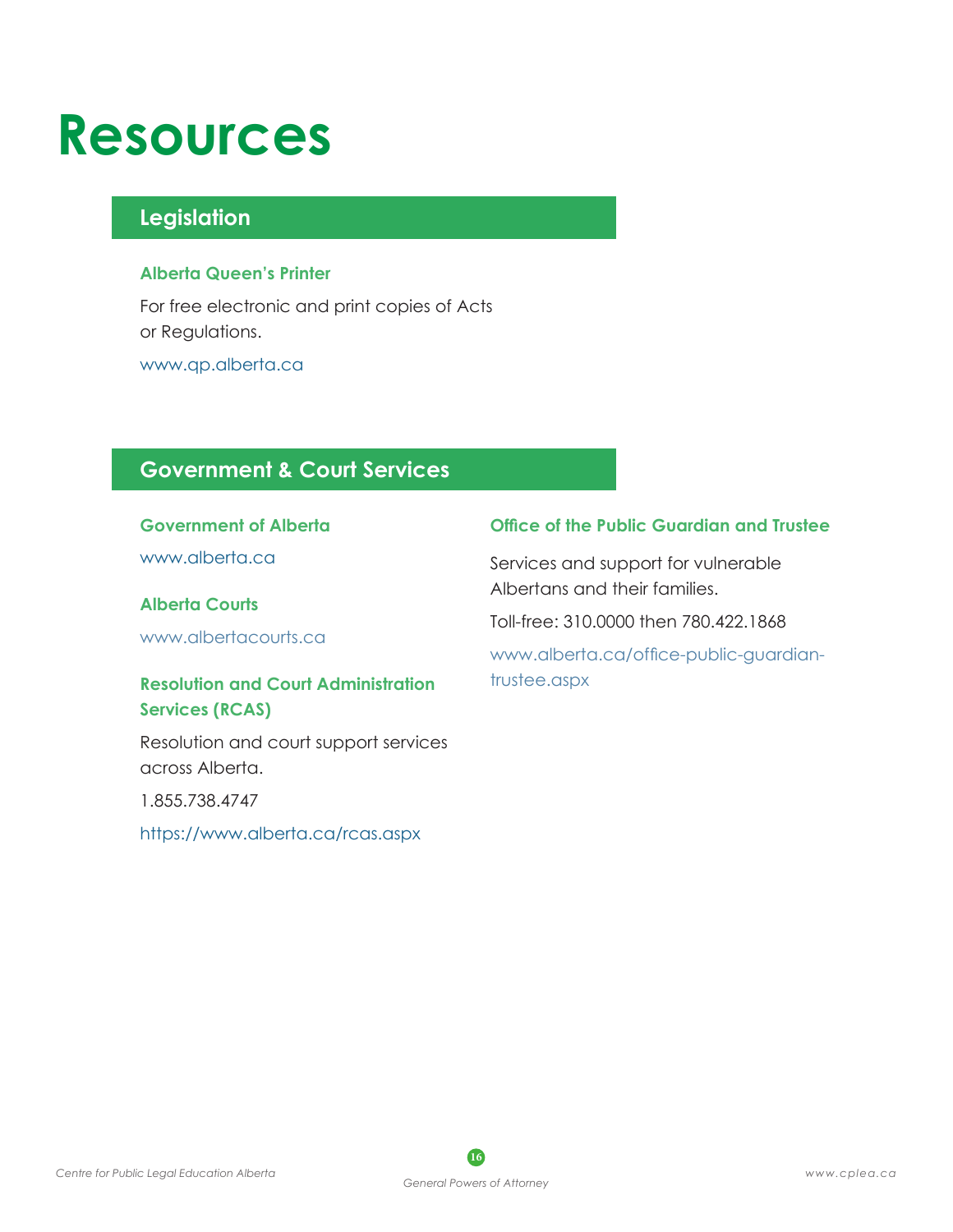### **Legal Services**

#### **Law Society of Alberta Lawyer Referral Service**

Provides names of three lawyers. Each lawyer to provide half-hour consultation free of charge.

Toll-free: 1.800.661.1095

[https://www.lawsociety.ab.ca/public/](https://www.lawsociety.ab.ca/public/lawyer-referral/) [lawyer-referral/](https://www.lawsociety.ab.ca/public/lawyer-referral/)

#### **Legal Aid Alberta**

Toll-free: 1.866.845.3425 [www.legalaid.ab.ca](http://www.legalaid.ab.ca)

#### **Edmonton Community Legal Centre (ECLC)**

Legal clinic in Edmonton. Call for hours and eligibility.

780.702.1725

[www.eclc.ca](http://www.eclc.ca)

#### **Calgary Legal Guidance (CLG)**

Legal clinic in Calgary. Call for hours and eligibility.

403.234.9266

<http://clg.ab.ca>

#### **Community Legal Clinic – Central Alberta**

Legal clinics in Central Alberta. Call for hours and eligibility.

**Central Alberta**: 403.314.9129

**Fort McMurray:** 587.674.2282

**Lloydminster:** 587.789.0727

**Medicine Hat:** 403.712.1021

[www.communitylegalclinic.net](http://www.communitylegalclinic.net)

#### **Grande Prairie Legal Guidance**

Legal clinic in Grande Prairie. Call for hours and eligibility.

780.882.0036

[www.gplg.ca](http://www.gplg.ca)

#### **Lethbridge Legal Guidance**

Legal clinic in Lethbridge. Call for hours and eligibility.

403.380.6338

<http://www.lethbridgelegalguidance.ca/>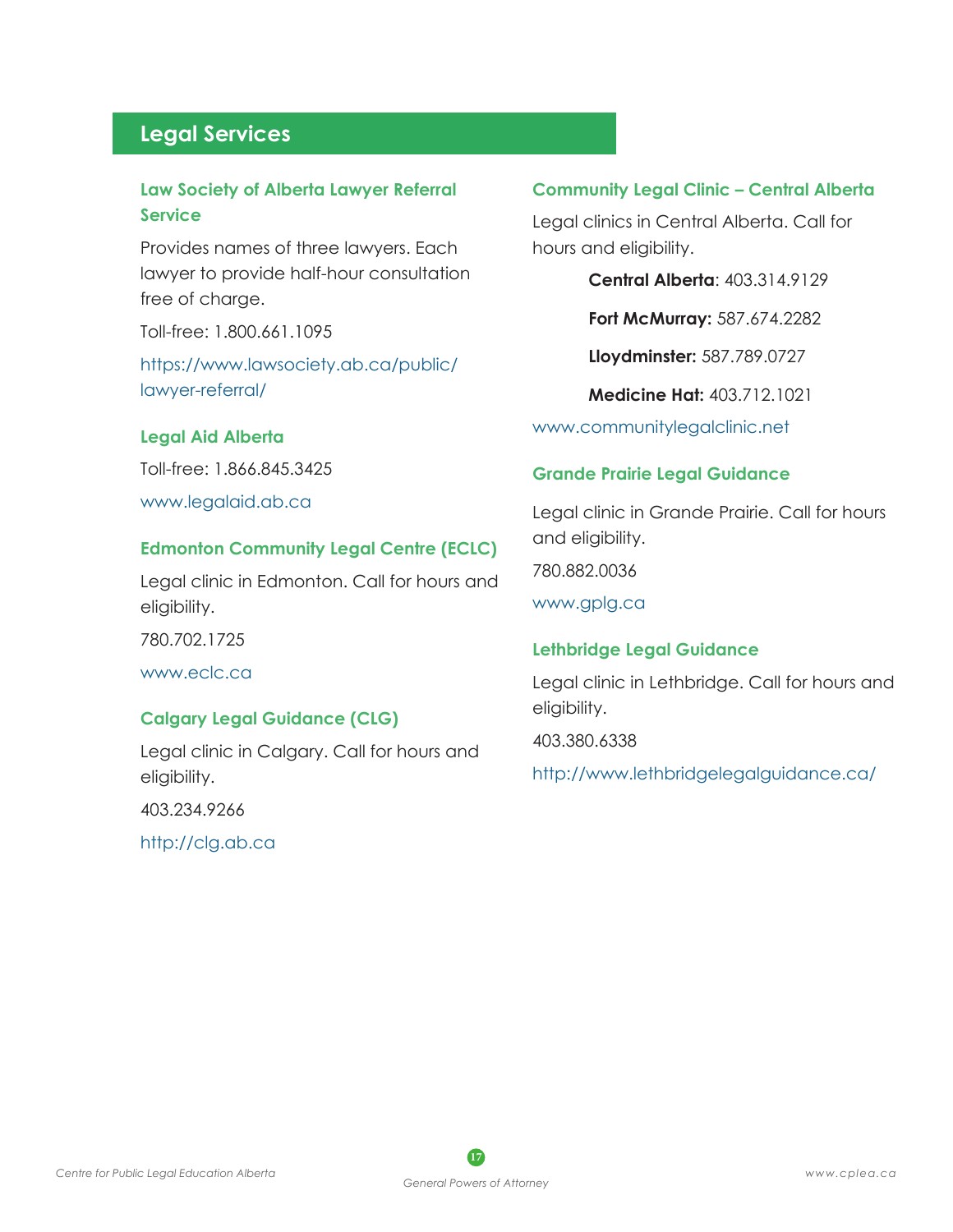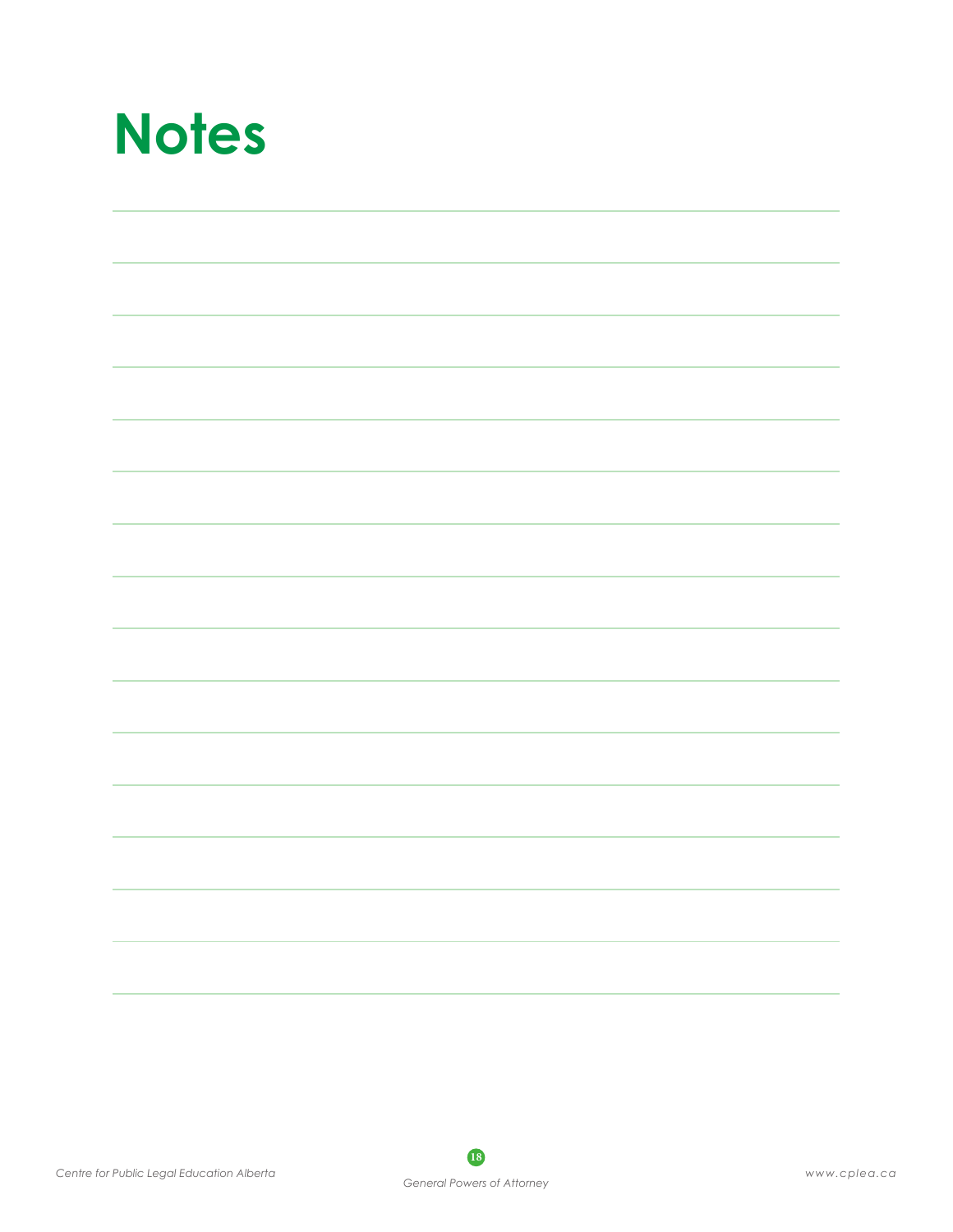